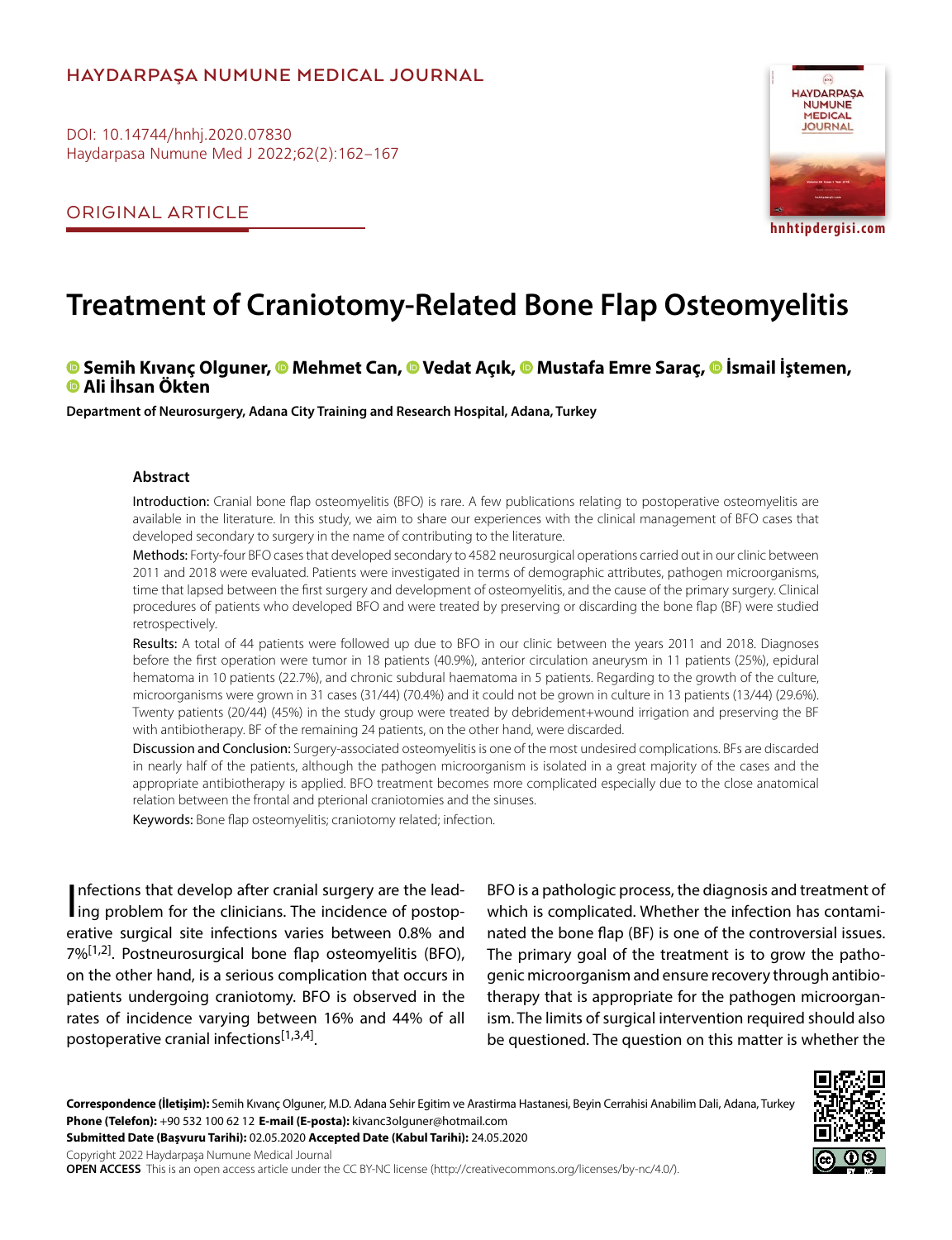surgical intervention should be carried out preserving the flap or removing it is another issue that the clinicians are most often in two minds about. In the case of recurrence of the infection in cases treated with BF preserved, the BF is removed and this leads to prolonged hospitalization duration due to reinitiation of antibiotic treatment which causes comorbidities<sup>[5]</sup>. There are authors arguing that the surgical intervention employed in cases, in which the BF is not preserved is too agressive and that a limited intervention is more suitable in cases of osteomyelitis<sup>[6,7]</sup>.

In this study, we aimed to contribute to the literature by sharing our experiences with how BFO cases were managed in our clinic and to understand in which patients the BF was preserved or discarded.

### **Materials and Methods**

This study had been carried out in accordance with the principles of Declaration of Helsinki and approved by Ethics Committee of Adana City Training and Research Hospital. 44 patients that developed wound site infection and were diagnosed with BFO for this reason following a total of 4582 neurosurgical operations carried out in our clinic between the years 2011 and 2018 were studied retrospectively. Of these 4582 craniotomy procedure, 2419 was tumour (52.7%), 1237 vascular surgery (26.9%), 791 trauma surgery (17.2%), 44 infectious surgery (0.9%) and 91 (1.9%) other. In addition to the demographic data of the patients; primary surgery that leads to infection, pathogen microorganisms, and whether the BF was preserved based on the microorganism reproduction results were studied.

BFO diagnosis was made based on detection of a suspicious lytic bone lesion in the computed tomography (CT) and/or appearance of the bone during debridement. Criteria for inclusion in the study was identified as being over 18, having undergone surgery with craniotomy and having been treated due to BFO after discharge (those patients who underwent surgical debridement). Pediatric age range and superficial infections that did not require debridement were not included in the study.

Primary surgeries were selected from among elective and traumatic neurosurgical surgeries. One gr of intravenous cefazolin sodium was administered to the patients 1 h before the primary surgery and no additional prophylaxis was carried out in the postoperative period. Their hair was cut with an electric shaver in the surgery room just before the incision. The wound site was dyed with Betadine solution for 5 min until it dried and the operative field was prepared using an Ioban (3M/USA) antibacterial film drape before incision.

#### **Statistical Analysis**

Statistical evaluation was carried out using the Statistical Package for the Social Sciences (SPSS) for Windows 20 (IBM SPSS Inc., Chicago, IL) program. Normal distribution of the data was evaluated with Kolmogorov−Smirnov test. Numeric variables displaying a normal distribution were shown with averages±standard deviation and numeric variables not displaying a normal distribution were shown as median (minimum, maximum). Categorical variables were indicated in numbers and percentages. Student t-test was employed in the comparison of numeric variables displaying a normal distribution between the two groups and Mann-Whitney U test was employed in the comparison of numerical variables not displaying a normal distribution between the two groups. The analysis of variance test (*post hoc*: Bonferroni correction) was used in the comparison of numeric variables displaying a normal distribution among three or more groups, and the Kruskall-Wallis H test (*post hoc*: Dunn's correction) was used in the comparison of numeric variables not displaying a normal distribution among three or more groups. The Chi-square test and Fisher's Exact Chi-square test were employed in the comparison of categorical data. Relationship between the numeric variables was evaluated with the Spearman's correlation analysis. p<0.05 (\*) value was accepted to be significant in the statistical analyses.

## **Results**

A total of 44 patients were followed up in our clinic due to BFO between the years 2011 and 2018. Among these patients, 26 were male (59%) and 18 were female (41%). Mean age of the group was found out to be 46.8±14.3. In addition to BFO; subcutaneous purulent collection (23 patients, 52.2%), epidural abscess (15 patients, 34%), parenchymal abscess (9 patients, 20.4%) and subdural empyema (2 patients, 4.5%) was most frequently observed among patients.

Diagnoses before the first operation were intracranial tumour in 18 patients (40.9%), anterior circulation aneurysm in 11 patients (25%), epidural hematoma in 10 patients (22.7%), and chronic subdural haematoma in 5 patients (Table 1). Time between the primary surgery and infection development was observed to be 74.5 days on average (between 30 and 301 days).

Regarding growth in the culture; pathogen microorganisms were grown in 31 cases (31/44)(70.4%). Microorganisms grown were *Staphylococcus aureus* in 20 patients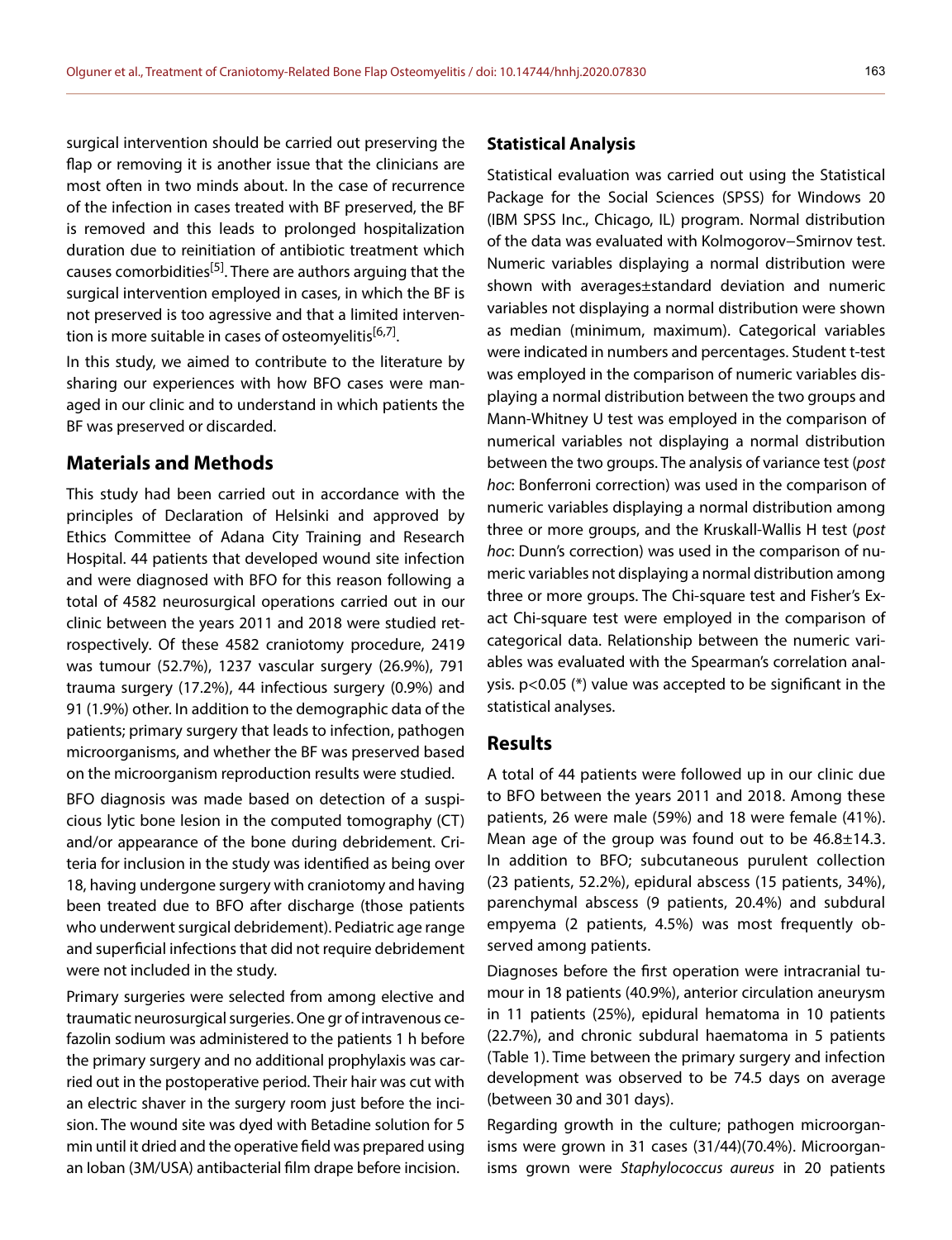| <b>Table 1:</b> Defined about and emilear imailias related to microorganism acyclopment |                     |                        |                 |                                   |               |       |  |
|-----------------------------------------------------------------------------------------|---------------------|------------------------|-----------------|-----------------------------------|---------------|-------|--|
| <b>Variables</b>                                                                        | All population n=44 | Pathogen microorganism |                 | <b>Univariable Cox Regression</b> |               |       |  |
|                                                                                         |                     | No, $n=13$             | Yes, $n=31$     | <b>HR</b>                         | 95% CI        | р     |  |
| Age                                                                                     | $46.8 \pm 14.3$     | $50.1 \pm 11.8$        | $45.2 \pm 15.1$ | 0.98                              | $0.96 - 1.01$ | 0.210 |  |
| Gender                                                                                  |                     |                        |                 |                                   |               |       |  |
| Female                                                                                  | 20(45.5)            | 7(53.8)                | 13 (41.9)       | ref                               |               |       |  |
| Male                                                                                    | 24(54.5)            | 6(46.2)                | 18(58.1)        | 1.23                              | $0.60 - 2.53$ | 0.569 |  |
| Primary surgery                                                                         |                     |                        |                 |                                   |               |       |  |
| Tumor                                                                                   | 18 (40.9)           | 5(38.5)                | 13 (41.9)       | ref                               |               |       |  |
| <b>ACA</b>                                                                              | 11(25.0)            | 4(30.8)                | 7(22.6)         | 0.77                              | $0.30 - 1.97$ | 0.590 |  |
| EH                                                                                      | 10(22.7)            | 2(15.4)                | 8(25.8)         | 1.10                              | $0.45 - 2.71$ | 0.827 |  |
| <b>CSH</b>                                                                              | 5(11.4)             | 2(15.4)                | 3(9.7)          | 0.80                              | $0.22 - 2.84$ | 0.726 |  |
|                                                                                         |                     |                        |                 |                                   |               |       |  |

**Table 1.** Demographic and clinical findings related to microorganism development

Categorical variables were shown in numbers and percentage, numerical variables were shown as mean±standard deviation or median (min-max). Ref: Referance; HR: Hazard Ratio; CI: Confidence interval; ACA: Ant. circulation aneurysm; EH: Epidural hematoma; CSH: Chronic subdural hematoma.

(20/44) (45.5%), *Staphylococcus epidermidis* in 6 patients (6/44) (13.6%), *Pseudomonas aeruginosa* in 2 patients (2/44) (4.5%), *Stenotrophomonas maltophilia* in 2 patients (2/44) (4.5%) and *Acinetobacter baumannii* in 1 patient (1/44) (2.2%). Microorganisms could not be grown in the culture in 13 patients (13/44) (29.6%). Distribution of microorganisms is shown in Figure 1. A significant relationship could not be observed between age, sex, type of surgery and pathogen microorganism growth (Table 1).

Reproduction of gram (-) bacteria among patients, whose BF were preserved, was identified in 2 patients and reproduction of gram (-) bacteria was observed in 3 patients, whose BF's were removed. This difference was not found out to be statistically significant (p=0.99). When considered in terms of reproduction of gram (+) bacteria, on the other



Figure 1. Distribution of microorganisms in bone flap osteomyelitis patients.

hand, no significant difference was observed between patients, whose BF was preserved, and those, whose BF was sacrificed (p=0.99) (Table 2).

**Table 2.** Distribution of demographic and clinical findings by treatment groups

| <b>Variables</b>             | <b>BFP</b><br>$n = 20$ | <b>BFR</b><br>$n = 24$      | р     |
|------------------------------|------------------------|-----------------------------|-------|
| Age, years                   | $48.7 \pm 15.5$        | $45.2 \pm 13.1$             | 0.422 |
| Gender, n(%)                 |                        |                             |       |
| Female                       | 11 (55.0)              | 9(37.5)                     | 0.363 |
| Male                         | 9(45.0)                | 15(62.5)                    |       |
| Time interval to infection   |                        | 92.0 (37-301) 70.5 (30-187) | 0.099 |
| (days) primary surgery       |                        |                             |       |
| Tumor                        | 9(45.0)                | 9(37.5)                     | 0.706 |
| <b>ACA</b>                   | 5(25.0)                | 6(25.0)                     |       |
| EH                           | 3(15.0)                | 7(29.2)                     |       |
| <b>CSH</b>                   | 3(15.0)                | 2(8.3)                      |       |
| Pathogen microorganism       |                        |                             |       |
| No growth                    | 6(30.0)                | 7(29.2)                     | 0.909 |
| Staphylococcus aureus        | 8(40.0)                | 12 (50.0)                   |       |
| Staphylococcus epidermidis   | 4(20.0)                | 2(8.3)                      |       |
| Acinetobacter baumanii       |                        | 1(4.2)                      |       |
| Pseudomonas aeruginosa       | 1(5.0)                 | 1(4.2)                      |       |
| Stenotrophomanas maltophilia | 1(5.0)                 | 1(4.2)                      |       |
| Pathogen microorganism       |                        |                             |       |
| No growth                    | 6(30.0)                | 7(29.2)                     | 0.999 |
| Gram -                       | 2(10.0)                | 3(12.5)                     |       |
| $Gram +$                     | 12 (60.0)              | 14 (58.3)                   |       |

Categorical variables were shown in numbers and percentage, numerical variables were shown as mean±standard deviation or median (min-max). BFP: Bone flap preserved; BFR: Bone flap removed; ACA: Ant. circulation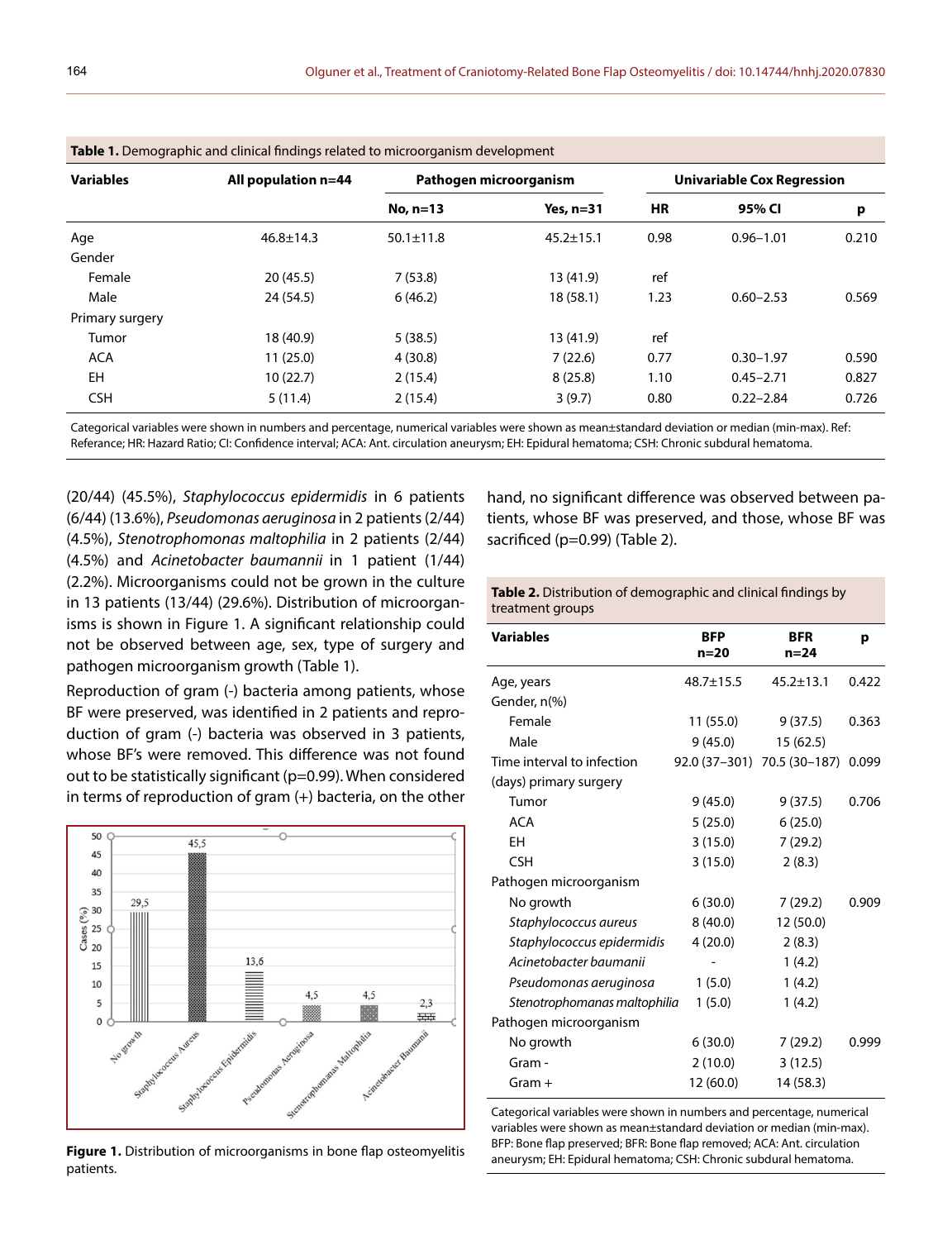In the study group, 30 patients were first treated with debridement+wound irrigation and antibiotherapy preserving the BF. The remaining 14 patients, on the other hand, were treated discarding the BF upon observation of a lytic lesion in the CT (Fig. 2 a-d). However, upon recurrence of infection in 10 out of 30 patients treated preserving the BF, debridement+wound irrigation was performed for the second time and the BF were discarded. Finally, 20 (20/44, 45%) patients were treated preserving the BF. BF of the remaining 24 patients (55%) were removed. According to primary etiology; 9 (37.5%) of the cases, in which the BF was discarded, were patients operated due to intracranial tumour, 6 (25%) were those operated due to anterior circulation aneurysm, 7 (29.2%) were those operated due to epidural haematoma and 2 (8.3%) were those operated due to chronic subdural haematoma.



**Figure 2.** A female patient aged 36 years admitted due to purulent discharge from the flap forming a fistula on the skin and swelling in the wound site 2.5 months after the surgery for meningioma that is located in the temporal fossa. Magnetic resonance imaging with contrast demonstrated: **(a)** linear contrast enhancement in the epidural space in the right temporal lobe indicated with a white arrow stands out. **(b)** Image of the coronal section shows extensive contrast involvement in the bone flap and swelling in the temporal muscle implicates of bone flap osteomyelitis, **(c)** In the computed tomography scan given before the debridement, irregularities in the bone flap in the right temporal lobe shown with the white arrow stand out. **(d)** Early postoperative computed imaging after bone flap removal

## **Discussion**

Although surgical strategies that prevent infection have been developed, wound site infection is one of the severe causes of morbidity and mortality today<sup>[8]</sup>. In addition to the systemic effects of infection after craniotomy, the bacterial colonization caused thereby in the BF locally, if not treated, might lead to bone loss<sup>[5,6,9,10]</sup>. This situation which causes tissue loss both prolongs hospitalization duration and necessitates cranioplasty<sup>[6,10]</sup>.

Blood perfusion in the BF decreases and the defence mechanism of the BF weakens due to the devascularization of the free bone excised during craniotomy<sup>[5]</sup> Such findings as purulent discharge, erythema, local swelling are observed in patients with  $BFO<sup>[1,11]</sup>$ . These are nonspecific infectious findings and it is often difficult to understand whether the BF has been infected without a surgical exploration in the case of development of a severe wound site infection. Although articles arguing that scintigraphic studies, the number of which has increased recently, are diagnostically accurate studies and successful in predicting bone infection; rapid performance of such examinations are not always possible<sup>[4,8]</sup>.

In our study, the number of patients whose BF's were discarded was 24 (54.5%). When we search the literature, the fewness of publications on this matter attracts the attention immediately. In the study carried out by Dashti et al.,  $[1]$  infections after craniotomy were researched and such infections were treated by removing the BF in 22 patients (44%). In another study, 117 patients that developed infection after craniotomy were investigated and the infections were grouped as superficial and deep infections. BFO was classified under the superficial infections group and the incidence was observed to be 37.6%. However, information as to whether the BF was preserved or not was not provided<sup>[12]</sup>. In the light of the aforementioned information, our series shows parallelism with the literature.

When results of culture reproduction in the wound site are examined in our study, the most frequent agents are gram (+) bacteria. The most frequent gram (+) bacteria is *S. aureus* (45.5%) followed by *S. epidermidis* (13.6%). Gram (-) reproduction was observed in 5 patients (11.4%). Staphylococci were found out to be the most frequent wound site agents in many studies<sup>[2,12,13]</sup>. In our study, a significant difference could not be found between patients, whose BF's were preserved and those, whose BFs were removed, in terms of reproduction of pathogenic microorganisms (p=0.909). In the study they carried out, Dashti et al.<sup>[1]</sup> could not find a relationship between the microorganisms that reproduced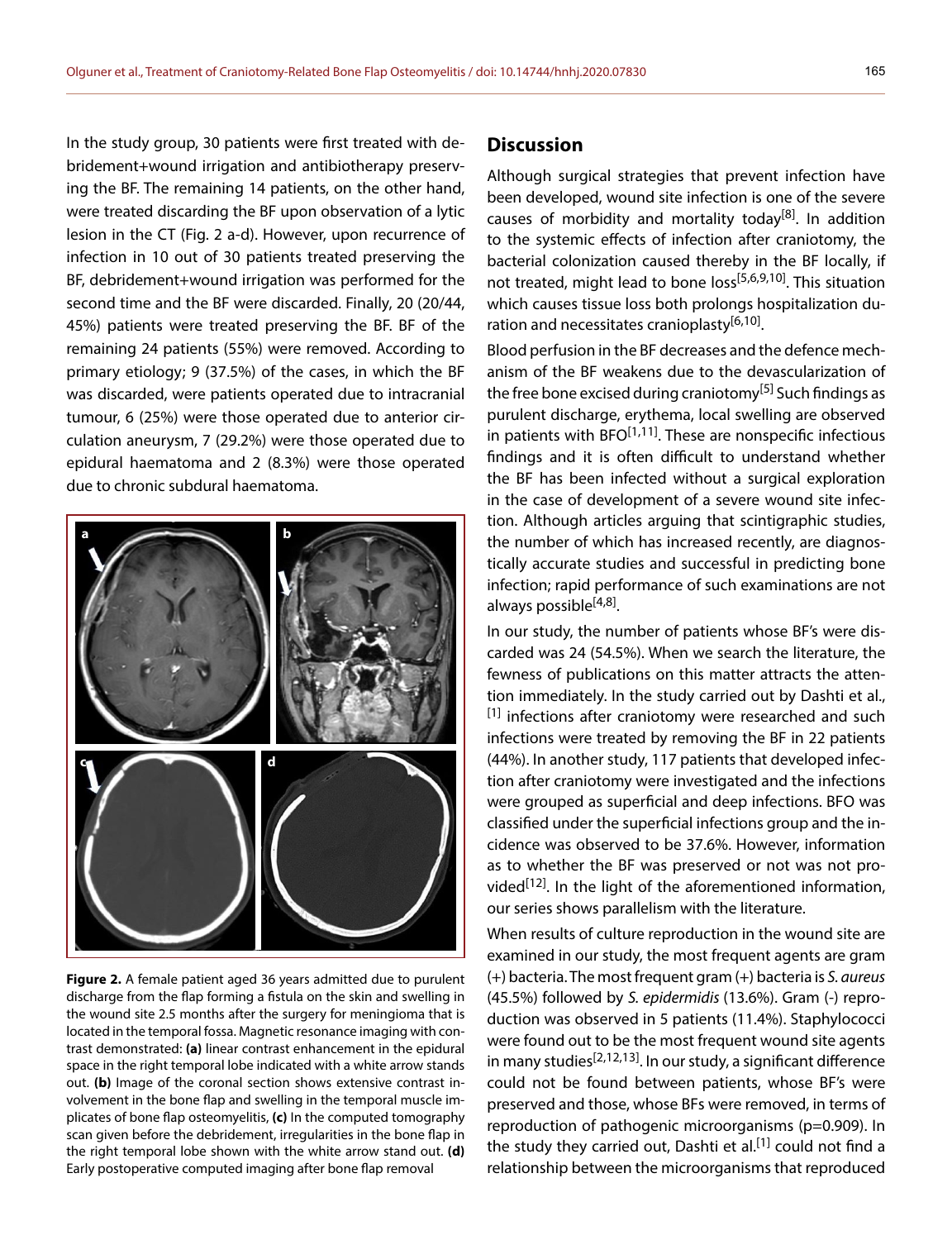in the wound site and BF, either.

Postop infections were investigated in the literature as infections after elective surgery and infections after trauma surgery according to primary etiology<sup>[2,3,6,12,14]</sup>. Operations due to tumors are in the lead among elective surgeries. This is because the long term use of steroids, radiotherapy, and use of immunosuppressive and chemotherapeutic agents lead to infection<sup>[8]</sup>. In our study, osteomyelitis following intracranial tumour operation was observed in 18 patients and the BF's of 9 patients were discarded. 11 patients underwent an operation due to anterior circulation aneurysm and the BF's of 6 patients were discarded. 10 patients underwent an operation due to epidural haematoma and the BF's of 7 patients were discarded. 5 patients underwent an operation due to chronic subdural haematoma and the BF's of 2 patients were discarded. In our series, incidence of BF removal was slightly higher in trauma patients than in elective cases. However, such incidence was not found out to be statistically significant (p=0.709). We believe that the reason for this is the contamination caused by the damage in the scalp that occurred during the trauma<sup>[8,15]</sup>. We further believe that the fact that application of the preoperative antibiotic treatment was impossible in trauma cases was another cause of higher incidence of BF removals in trauma patients. One study comparing cranial osteomyelitides as trauma cases and elective cases is available<sup>[1]</sup>. In this study, no significant difference was found in terms of postoperative infection when the patients were divided into two groups as traumatic and nontraumatic. We attribute the high incidence of BF removals in the elective surgeries in our study to relatively more frequent incidence of frontal and pterional cranotomies. Unintentional violation, although rare, of the integrity of the frontal sinuses in these two craniotomies might lead to the exposure of the bone tissue to more pathogenic microorganisms. In the comprehensive review study they carried out, Mortavazi et al.<sup>[8]</sup> divided cranial osteomyelitides into two categories as sinus-related or non-sinus-related, and emphasized that contact with the sinus was significant in the bone-related infections of the anterior cranial fossa and the frontal bone. Again in line with our findings, the study carried out by Bruce et al.<sup>[6]</sup> reported that the BF might be sacrificed in patients that underwent craniofacial surgery and in case of contact with the paranasal sinuses.

Some limitations are present in our study. The first one of these limitations is the fewness of the patients included in the study and the study's retrospective design. Second, the fact that reproduction did not occur through the culture in a small part of our patients prevented us from achieving

more eligible results. Moreover, existence of numerous variables associated with the surgery poses a significant challenge in evaluating the study. Our strength, on the other hand, is that our study evaluates a rare clinical process like BFO in relation to surgery.

## **Conclusion**

Surgery-associated osteomyelitis is one of the most undesired complications. BF is discarded in nearly half of the patients, although the pathogen microorganism is isolated in and the suitable antibiotherapy is given to a great majority of the cases. Treatment of BFO becomes more complicated due to the close anatomical relation between the sinuses and the frontal and pterional craniotomies in particular.

**Ethics Committee Approval:** This study had been carried out in accordance with principles of Declaration of Helsinki and approved by Ethics Committee of Adana City Training and Research Hospital.

**Peer-review:** Externally peer-reviewed.

**Authorship Contributions:** Concept: S.K.O., M.C., V.A., M.E.S., İ.İ., A.İ.Ö.; Design: S.K.O., M.C., V.A., M.E.S., İ.İ., A.İ.Ö.; Data Collection or Processing: S.K.O., V.A., İ.İ., A.İ.Ö.; Analysis or Interpretation: S.K.O., M.C., V.A., M.E.S., İ.İ., A.İ.Ö.; Literature Search: S.K.O., V.A., M.E.S.; Writing: S.K.O., M.C., V.A.

**Conflict of Interest:** All the authors declare that they have no conflict of interest.

**Informed Consent:** Informed consent was obtained from all individual participants included in the study.

**Financial Disclosure:** The authors declared that this study received no financial support.

# **References**

- 1. Dashti SR, Baharvahdat H, Spetzler RF, Sauvageau E, Chang SW, Stiefel MF, et al. Operative intracranial infection following craniotomy. Neurosurg Focus 2008;24:E10. [\[CrossRef\]](https://doi.org/10.3171/FOC/2008/24/6/E10)
- 2. McClelland S 3rd, Hall WA. Postoperative central nervous system infection: Incidence and associated factors in 2111 neurosurgical procedures. Clin Infect Dis 2007;45:55–9. [\[CrossRef\]](https://doi.org/10.1086/518580)
- 3. Valentini LG, Casali C, Chatenoud L, Chiaffarino F, Uberti-Foppa C, Broggi G. Surgical site infections after elective neurosurgery: A survey of 1747 patients. Neurosurgery 2008;62:88–96[. \[CrossRef\]](https://doi.org/10.1227/01.NEU.0000311065.95496.C5)
- 4. Bani Sadr A, Gregoire B, Tordo J, Guyotat J, Boibieux A, Janier M. Potential utility of bone scan in cranial bone flap osteomyelitis. Ann Nucl Med 2019;33:424–33. [\[CrossRef\]](https://doi.org/10.1007/s12149-019-01351-y)
- 5. Baumeister S, Peek A, Friedman A, Levin LS, Marcus JR. Management of postneurosurgical bone flap loss caused by infection. Plast Reconstr Surg 2008;122:195e–208e. [\[CrossRef\]](https://doi.org/10.1097/PRS.0b013e3181858eee)
- 6. Bruce JN, Bruce SS. Preservation of bone flaps in patients with postcraniotomy infections. J Neurosurg [2003;98:1203–7.](https://doi.org/10.3171/jns.2003.98.6.1203)
- 7. Akhaddar A. Cranial osteomyelitis: The old enemy is back.